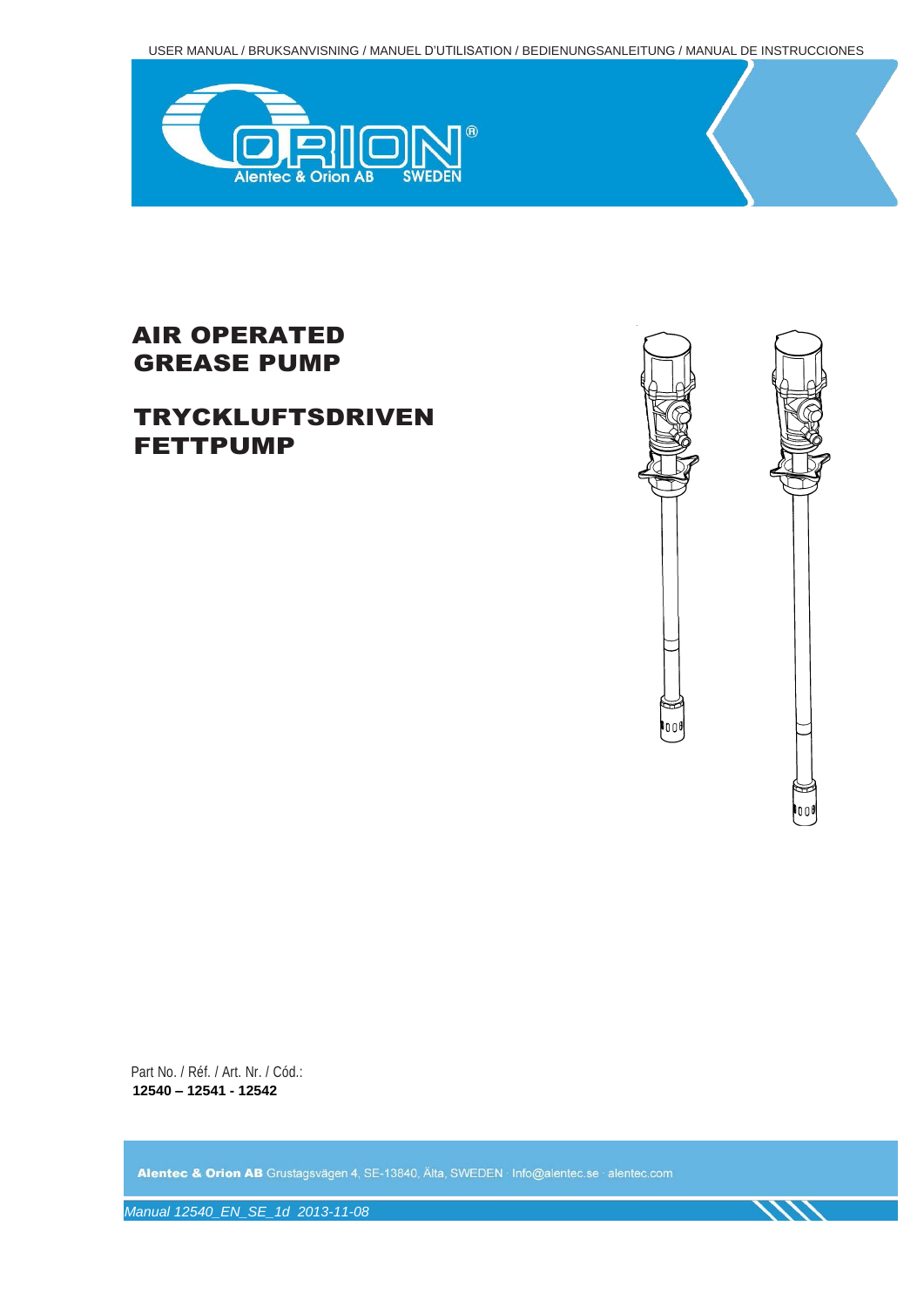## **IMPORTANT:** *Please read this manual carefully before installation or service work is carried out.*

#### **VIKTIGT:** *Läs denna bruksanvisning noga före installation eller användning samt innan något servicearbete påbörjas.*

#### **(GB) DESCRIPTION.**

55:1 pressure ratio air operated grease pump for transfer of grease and for grease distribution through pipeworks, hose reels and guns. The pump can be mounted on mobile units or drums, using the appropriate accessories. Adjustable bung adaptor 2" BSP included.

#### **(S) BESKRIVNING.**

Tryckluftsdriven fettpump med tryckförhållande 55:1, för överföring av fett och för fettdistribution genom rörledningar, slangupprullare och ventiler. Pumpen kan monteras på mobila enheter eller stationärt i fat vid användning av rätta tillbehör. Fatförskruvning med G2" utv gänga ingår.

| Technical data       | Tekniska data           |                                      |
|----------------------|-------------------------|--------------------------------------|
| Max. air pressure    | Max. lufttryck          | 10 bar (142 psi)                     |
| Min. air pressure    | Min. lufttryck          | 3 bar (42 psi)                       |
| Max. grease pressure | Max. fetttryck          | 550 bar (7800 psi)                   |
| Free grease delivery | Fritt avgivet fettflöde | 600 g/min (21 ounce/min)             |
| Air inlet thread     | Luftanslutning          | $G'/4$ " f ( $\frac{1}{4}$ " BSP (f) |
| Grease outlet thread | Fettutlopp              | $G'/4$ " f ( $\frac{7}{4}$ " BSP (f) |
| Weight               | Vikt                    | 12540 3,85 Kg. (8 1/4 lbs)           |
|                      |                         | 12541 4,85 Kg. (10 3/4 lbs)          |
|                      |                         | 12542 5,10 Kg. (11 1/4 lbs)          |

#### **(GB) DIMENSIONS/ (S) MÅTT**

| Part N%<br>Art. Nr. | А<br>(mm) | в<br>(mm) | C<br>(mm) | D<br>(mm) |
|---------------------|-----------|-----------|-----------|-----------|
| 12540               | 710       | 200       | ø26       | 510       |
| 12541               | 925       | 200       | ø26       | 725       |
| 12542               | 1120      | 200       | ø26       | 920       |

| Part N <sup>o</sup> /<br>Art. Nr. | (inch)           | в<br>(inch) | C<br>(inch)                                  | D<br>(inch)      |
|-----------------------------------|------------------|-------------|----------------------------------------------|------------------|
| 12540                             | 28               | $7^{7}/_8$  | $\varnothing$ 11/32                          | $20\frac{5}{64}$ |
| 12541                             | $36\frac{1}{2}$  | $7^{7}/_8$  | $\varnothing$ 1 <sup>1</sup> / <sub>32</sub> | 281/2            |
| 12542                             | $44\frac{3}{32}$ | $7^{7}/_8$  | $\varnothing$ 1 <sup>1</sup> / <sub>32</sub> | $36\frac{7}{32}$ |

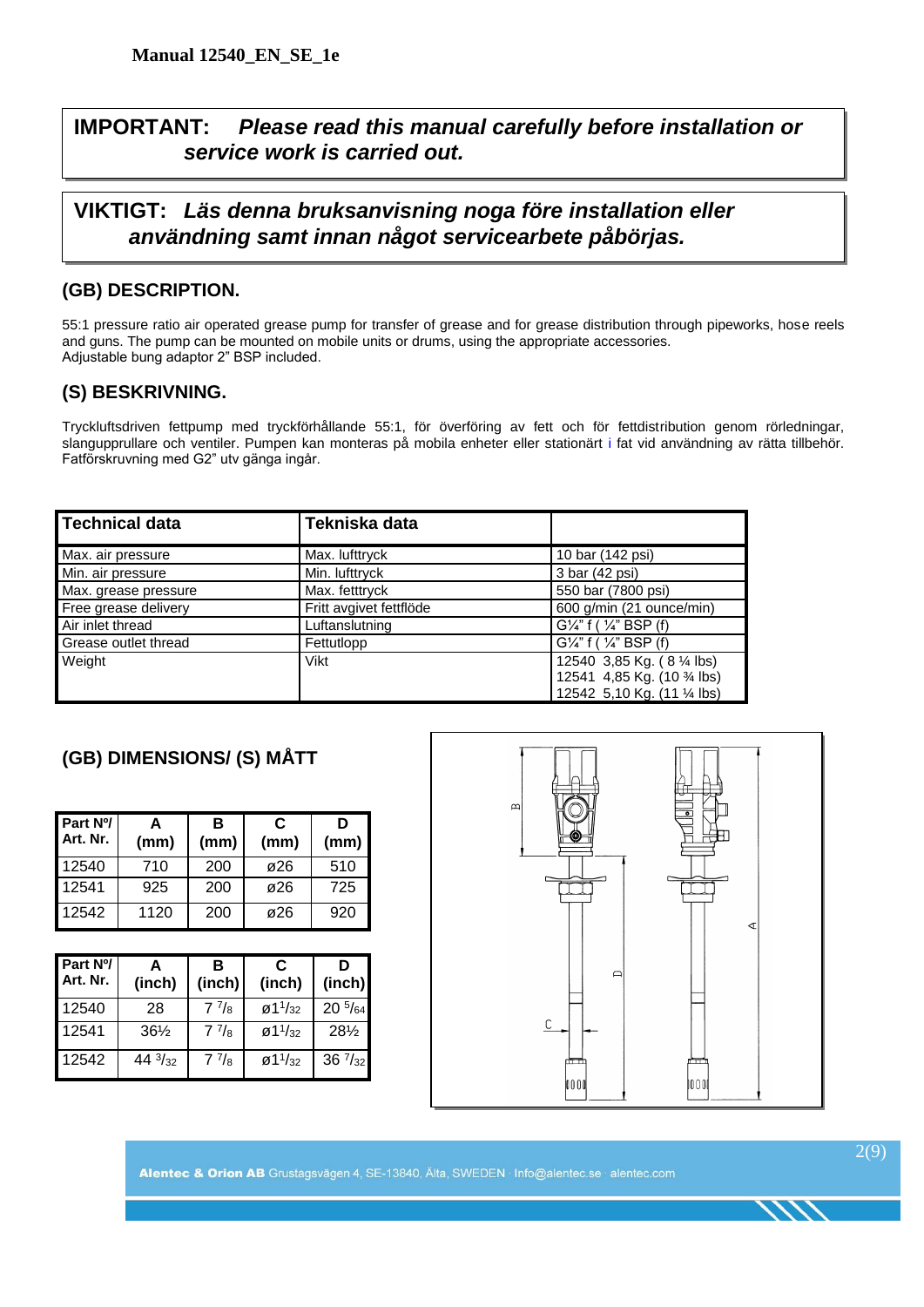#### **(GB) INSTALLATION.**

- 1. Remove the protective packing from the pump including plugs from the air inlet and the grease outlet.
- 2. Remove the bung adaptor from the pump tube. Mount the bung adaptor into the 2" hole in the drum or pump bracket.
- 3. Put the pump vertically into the drum / pump bracket and position the pump so that the outlet comes into the desired position. Lock the pump with the bung adaptor (see Fig. 3).
- 4. Connect the grease outlet hose to the pump outlet (G1/4" F).
- 5. Mount the air nipple into the air inlet of the pump (G¼" F) and connect the quick coupler.

## **WARNING!**

Do not exceed the max. working pressure. Do never connect a higher air pressure than what is stated on the pump. All pipework components shall be suitable for the working pressure in the system.

6. When starting up the system for the first time, increase the air pressure slowly from 0 to the desired pressure maintaining all valves opened to bleed air from the system.

## **WARNING!**

Never direct outlet valves against the body or any other person as the liquid can penetrate the skin or damage the eyes. In case of accidental penetration, seek immediate medical advice.

In figure 4, a typical installation is shown with all the recommended accessories for the pump to operate correctly.

#### **(S) INSTALLATION.**

- 1. Tag bort skyddsemballage och skyddspluggar från pumpen.
- 2. Tag bort fatadaptern från pumpen. Montera den i fatets eller väggfästets 2"-gänga.
- 3. Sätt ner pumpen vertikalt i fatet, vrid pumpen så att utloppet kommer i önskad riktning och lås fast pumpen med fatadaptern (se Fig.
- 3). 4. Anslut utloppsslangen mot pumpens utlopp  $(G/\mathcal{A})$ " inv.).
- 5. Montera luftsnabbkopplingens nippel i pumpens luftanslutningshål (G¼" inv.) och anslut snabbkopplingen.

## **VARNING!**

Överskrid aldrig max. arbetstryck. Anslut aldrig högre lufttryck än det som anges på pumpen. Alla rörledningskomponenter skall ha rätt tryckklass och vara lämpliga för sitt ändamål.

6. Vid första uppstart, öka lufttrycket från 0 till önskat tryck och öppna alla ventiler för att låta den annars innestängda luften komma ut.

## **VARNING!**

Rikta aldrig ventilens utloppsmunstycke mot någon kroppsdel eller någon annan person, vätskan kan tränga in i huden eller skada ögonen. Skulle detta ändå hända, kontakta omedelbart läkare.

I figur 4 visas en typisk installation med rekomenderade tillbehör för en korrekt drift av pumpen.



Alentec & Orion AB Grustagsvägen 4, SE-13840, Älta, SWEDEN · Info@alentec.se · alentec.com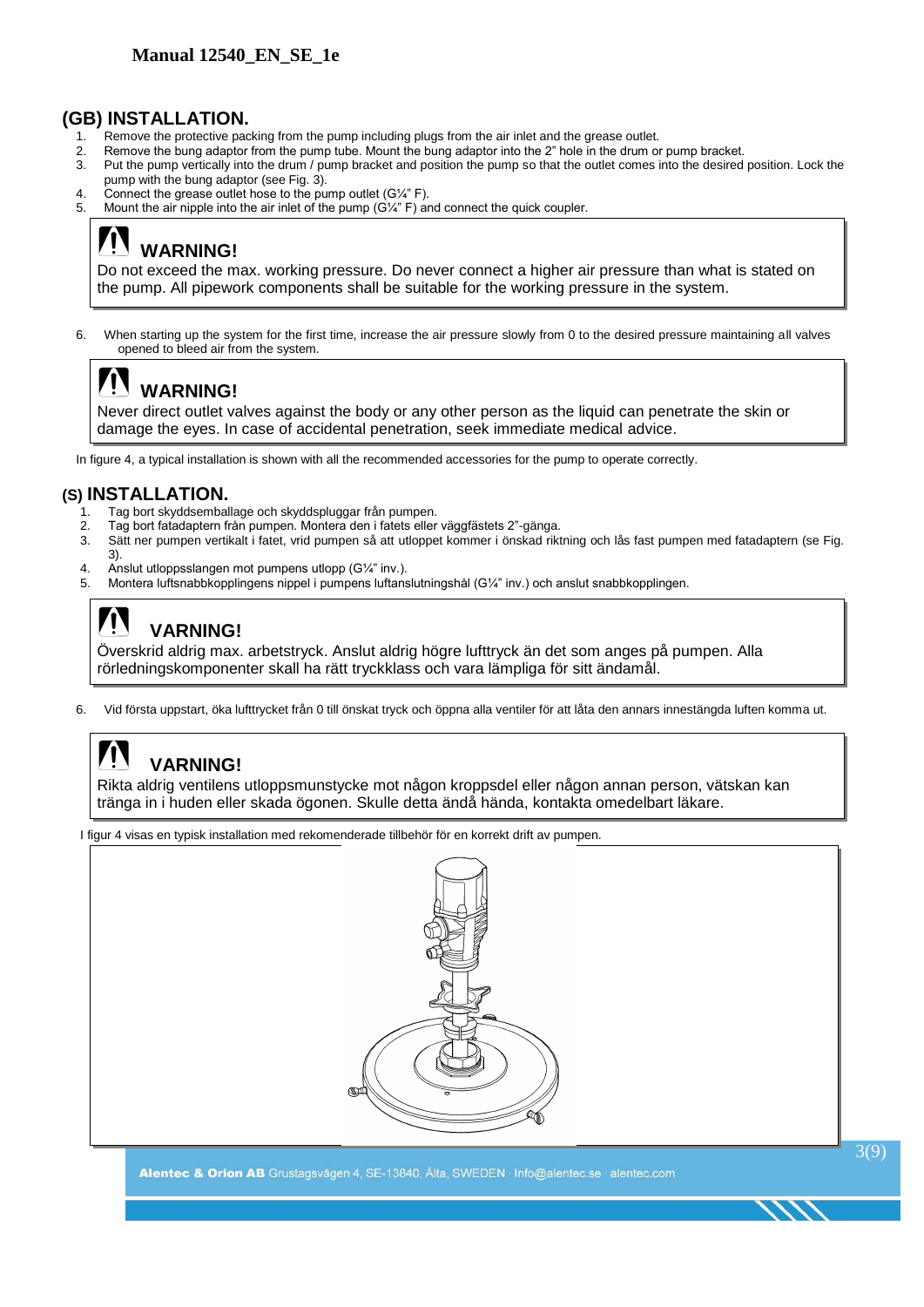**Fig. 3**



| Pos.                    | Part No / Detaljnr.     | <b>Description</b>                                        | <b>Beskrivning</b>                                 |
|-------------------------|-------------------------|-----------------------------------------------------------|----------------------------------------------------|
| $\overline{A}$          | Incl. in 42003          | Shut off valve                                            | Avstängningsventil                                 |
| $rac{B}{C}$             | 42003                   | Filter-regulator                                          | Filter-regulator                                   |
|                         | 48001                   | Air inlet hose                                            | Luftslang                                          |
| D                       | 44516                   | Quick coupler                                             | Snabbkoppling                                      |
| E                       | 48501                   | Connection nipple                                         | Anslutningsnippel                                  |
| F                       | 12540/12541/12542       | Pump                                                      | Pump                                               |
| $\overline{G}$          | 18107                   | Grease outlet hose, 1.5 m 3/8"                            | Fettslang utlopp, 1500 mm 3/8"                     |
| ĪН                      | 30201345                | Shut off valve, 3/4"BSP                                   | Avstängningsventil, G3/4"                          |
| Π                       | 28586                   | Bung adapter                                              | Fatadapter                                         |
| IJ                      | 18525/18527/18528/18532 | Drum cover. See catalogue for<br>suitable dimensions.     | Fatlock. Se katalog för passande<br>dimensioner.   |
| $\overline{\mathsf{K}}$ | 18571/18572/18573/18575 | Follower plate. See catalogue for<br>suitable dimensions. | Följelock. Se katalog för passande<br>dimensioner. |

#### **(GB) MAINTENANCE.**

- 1. For your personal safety, disconnect the air motor from the air line and relieve the system pressure before any service is undertaken. 2. Empty and clean air filter regularly. If lubricator is installed it should always be filled with air tool oil or similar. Synthetic oil or other oils
- must NOT be used. 3. Check for possible leakage in the connections and couplers regularly as all connected hoses for wear or damage.
- 4. Keep the grease and the equipment clean and free from dirt. When changing drum it is especially important that the pump tube and bottom valve are kept off the floor, otherwise the dirt will enter with the pump and contaminate the grease and possibly damage the pump.
- 5. Re-check all the connections in the system for leakage after the first 6-8 hours of operation.

#### **(S) UNDERHÅLL.**

- 1. För din personliga säkerhet, koppla ifrån luftmotorn från tryckluftsnätet och frigör vätsketrycket i systemet under allt servicearbete.<br>2. Töm och gör rent luftfilter regelbundet. Om luftsmöriare är monterad, skall denn
- 2. Töm och gör rent luftfilter regelbundet. Om luftsmörjare är monterad, skall denna alltid vara fylld med luftverktygsolja eller motsvarande. Syntetisk olja eller andra oljor får EJ användas.
- 3. Kontrollera att det inte finns läckage i anslutningar eller kopplingar och även alla slangledningar med avseende på slitage och eventuella skador.
- 4. Håll alltid fettet och utrustningen ren och fri från smuts. Vid byte av fat är det särskilt viktigt att pumprör och bottenventil hålls fria från smuts, vilket annars följer med ner i fatet och förorenar fettet och utgör stor risk för att pumpen kan bli skadad.

Alentec & Orion AB Grustagsvägen 4, SE-13840, Älta, SWEDEN · Info@alentec.se · alentec.com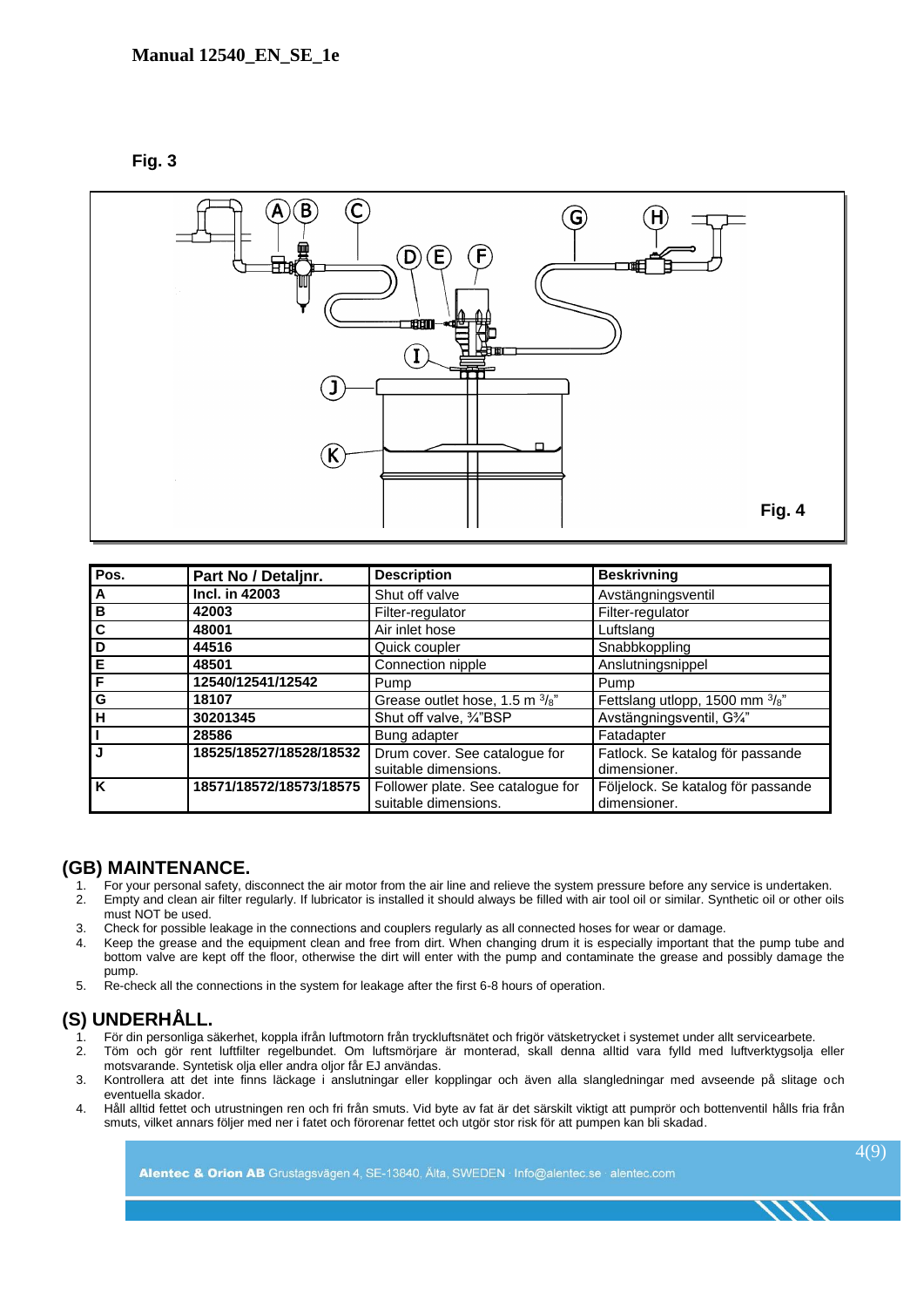5. Kontrollera åter efter läckage i anslutningar och kopplingar efter de första 6-8 drifttimmarna. Efterdra vid behov.

#### **(GB) TROUBLESHOOTING.**

| Symptom                                                | Possible reasons                                                   | <b>Solution</b>                                                                               |  |
|--------------------------------------------------------|--------------------------------------------------------------------|-----------------------------------------------------------------------------------------------|--|
| Pump stationary                                        | No or low air pressure                                             | Check the air line valve, regulator and quick<br>coupler                                      |  |
|                                                        | Faulty or worn air motor parts                                     | See Service to air motor                                                                      |  |
|                                                        | Foreign object jamming movement of<br>central bar                  | See Service to air motor                                                                      |  |
| Pump reciprocating but<br>not delivering               | No grease or air pockets in grease<br>drum                         | Replace the drum or compact the grease                                                        |  |
|                                                        | Contamination or damaged parts in<br>pump tube                     | Check and clean high pressure valve and foot<br>valve in the pump tube. Replace if necessary. |  |
| Pump runs slowly with the<br>outlet closed             | Contamination or damaged parts in<br>pump tube                     | Check and clean high pressure valve and foot<br>valve in the pump tube. Replace if necessary. |  |
|                                                        | Leakage in outlet circuit                                          | Check that all pipes, hoses and connections are<br>free from leakage                          |  |
| Grease is coming out of the<br>exhaust silencer        | Packing assembly between air motor<br>and pump worn out or damaged | See Service to air motor                                                                      |  |
| Air is coming out of the<br>exhaust silencer even when | Damaged or worn parts of the air<br>valve in the air motor         | See Service to air motor                                                                      |  |
| the pump is not operating                              | Damaged or worn air piston                                         | See Service to air motor                                                                      |  |
| Diminution of the grease<br>pressure                   | Damaged parts in high pressure valve                               | See Service to pump mechanism                                                                 |  |

## **(S) FELSÖKNING.**

| Symtom                                                 | <b>Trolig orsak</b>                                                              | Åtgärd                                                                                                       |  |
|--------------------------------------------------------|----------------------------------------------------------------------------------|--------------------------------------------------------------------------------------------------------------|--|
| Pumpen går ej                                          | Ingen eller låg lufttillförsel                                                   | Kontrollera luftledningens ventil, regulator<br>och snabbkoppling                                            |  |
|                                                        | Slitna eller skadade luftmotordelar                                              | Se "Service luftmotor"                                                                                       |  |
|                                                        | Centralstång eller motormekanism<br>blockerad                                    | Se "Service luftmotor"                                                                                       |  |
| Pumpen går men matar ej<br>eller ger mycket litet fett | Fettet slut eller gropbildning/ luftficka i<br>fettfatet                         | Byt fat eller packa ihop fettet                                                                              |  |
|                                                        | Föroreningar eller skadade detaljer<br>i pumprör                                 | Kontrollera och rengör högtrycksventilen och<br>tryckbackventilen i pumpröret. Byt ut delar om<br>nödvändigt |  |
| Pumpen går långsamt mot<br>stängt utlopp               | Föroreningar eller skadade detaljer<br>i pumprör                                 | Kontrollera och rengör högtrycksventilen och<br>tryckbackventilen i pumpröret. Byt ut delar om<br>nödvändigt |  |
|                                                        | Läckage i rörledning                                                             | Kontrollera att alla rör, slangar och kopplingar är<br>hela och läckfria                                     |  |
| Fett<br>kommer<br>genom<br>ut<br>ljuddämparen          | Packningssatsen mellan pumprör och Se "Service luftmotor"<br>luftmotor är sliten |                                                                                                              |  |
| Luft pyser ut genom<br>ljuddämparen fast pumpen        | Luftventil i luftmotorn har skadade<br>eller slitna delar                        | Se "Service luftmotor"                                                                                       |  |
| står stilla                                            | Sliten eller skadad luftkolv                                                     | Se "Service luftmotor"                                                                                       |  |
| Fettrycket minskar                                     | Slitna eller skadade delar i högtrycks-<br>ventilen                              | Se "Service pumprör"                                                                                         |  |

 $\frac{1}{2}$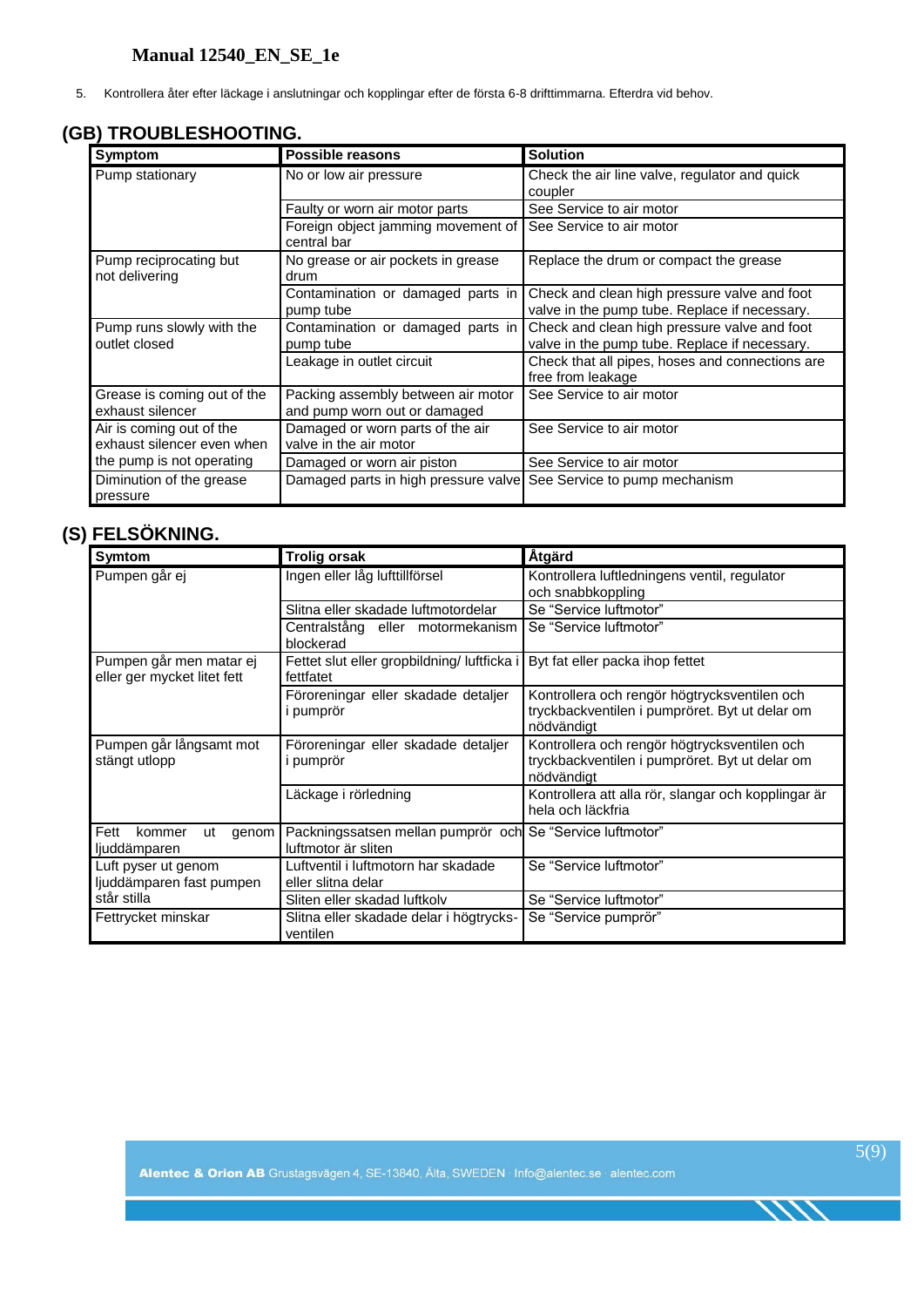#### **(GB) SERVICE.**

## **WARNING!**

For your personal safety, disconnect the air motor from the air line and relieve the system pressure before any service is undertaken.

#### *SEPARATE THE AIR MOTOR FROM THE PUMP TUBE*

- 1. Attach the pump to a vice in horizontal position, grabbing it by the suction tube (47).<br>2. Linscrew the intake filter tube (60) from the intake filter head (57) (fig. 5).
- Unscrew the intake filter tube (60) from the intake filter head (57) (fig. 5).
- 3. Unscrew the air motor body (15) from the suction tube (47) using a threaded rod (fig. 6), and pull it out until it tops.
- 4. Introduce an open end wrench in the milling of the lower part of the air piston rod (36), unscrew the nut (59) and remove the washer (58) (fig. 7).
- 5. Remove the pin (38) situated in the upper part of the union nut (37) (fig. 8) and unscrew the air motor body from the pump tube assembly.

### **(S) SERVICE.**

## **VARNING!**

För din personliga säkerhet, koppla ifrån luftmotorn från tryckluftsnätet och avlasta fettrycket i systemet under allt servicearbete.

#### *TA ISÄR LUFTMOTOR FRÅN PUMPRÖR*

- Fäst pumpen i ett skruvstäd horisontalt med fästpunkt över pumpröret (47).
- 2. Skruva loss inloppsröret (60) från inloppsfiltret (57) (Fig. 5).
- 3. Skruva loss luftmotorkroppen (15) från pumpröret (47) med hjälp av en gängad axel (Fig. 6), och dra ut den tills det tar stopp.
- 4. Håll, med en öppen fast nyckel i de frästa spåren, i nedre delen av centralstången (36) medans muttern (59) skruvas loss och brickan (58) borttages (Fig. 7).
- 5. Slå försiktigt ut rörpinnen (38) som sitter i den övre delen av kopplingsmuttern (37) och skruva loss luftmotorn från pumpröret.



#### **(GB)** *AIR MOTOR*

- 1. Fix the air motor body (15) in a suitable way and loosen the five screws (29) to remove the air cylinder block (1).
- 2. Introduce an open end wrench in the milling of the lower part of the air piston (36). With another wrench unscrew the air piston nut (2) and remove the parts (2), (3), (4) and (5) (Fig. 9).
- 3. Pull the air piston rod (36) downwards until it is completely outside the motor body (15).
- 4. Remove the packing set (32-35), the O ring (31) and the trip shoe (30) from inside the air motor body.<br>5. Unscrew the spring nut (27) and remove the parts (23-26).
- Unscrew the spring nut (27) and remove the parts (23-26).
- 6. Unscrew the screws (22) and remove the parts (16-21).
- 7. Replace damaged parts and clean the air motor body carefully.

#### **(S)** *LUFTMOTOR*

- 1. Fäst luftmotorkroppen (15) på ett lämpligt sätt och lossa de fem skruvarna (29) och tag bort luftmotorlocket (1).
- 2. Håll med en öppen fast nyckel i de frästa spåren i nedre delen av centralstången (36) medan luftkolvmuttern (2) skruvas loss. Demontera delarna (2), (3), (4) och (5) (Fig. 9).
- 3. Drag centralstången (36) försiktigt nedåt tills den är helt ute ur luftmotorkroppen (15).
- 4. Montera ur packningssatsen (32-35), o-ringen (31) och styrhylsan (30) ur luftmotorkroppen.
- 5. Skruva loss fjäderhållarskruven (27) och tag ur delarna (23-26).
- 6. Skruva loss skruvarna (22) och tag ur delarna (16-21).
- 7. Byt ut slitna eller skadade delar och rengör luftmotorkroppen ordentligt.

Alentec & Orion AB Grustagsvägen 4, SE-13840, Älta, SWEDEN · Info@alentec.se · alentec.com

6(9)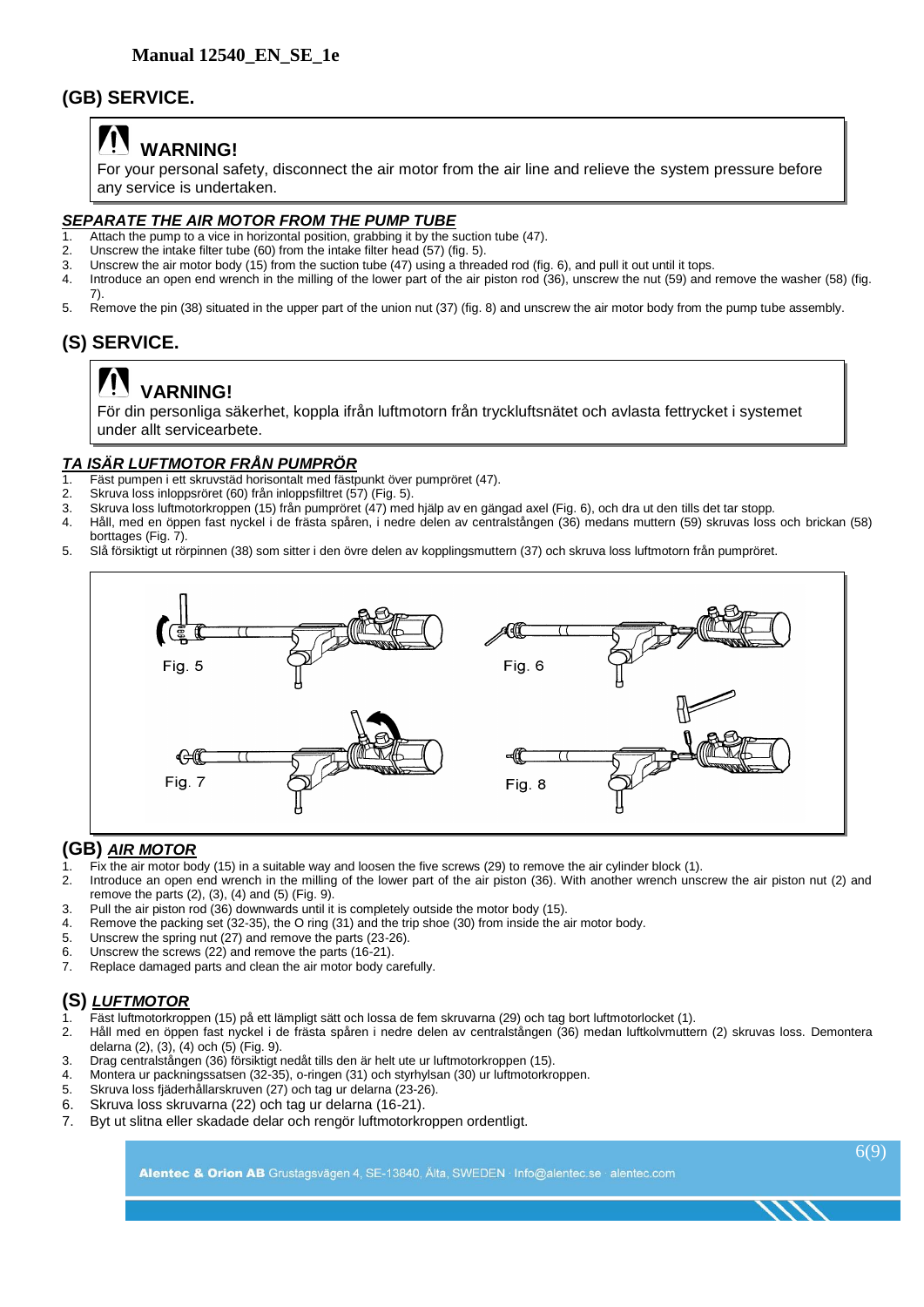

#### **(GB)** *PUMP MECHANISM*

- 1. Remove the pump rod assembly carefully from the pump tube assembly.<br>2. Unscrew the foot valve tube (53) with the intake filter (57) from the high
- 2. Unscrew the foot valve tube (53) with the intake filter (57) from the high pressure cylinder (51). Attach the foot tube to the vice, unscrew the intake filter (57) and remove the foot valve seat (56), the foot valve assembly (55) and the valve washer (54) (Fig. 10).
- 3. Introduce a steel rod (ø 4 mm recommended) through the lower grease passing hole in the high pressure piston (44) and unscrew it from the grease valve body (40).
- 4. Clean all parts and replace if worn or damaged.<br>5. **NOTE:** The high pressure piston and cylinder m
- 5. **NOTE:** *The high pressure piston and cylinder must always be replaced at the same time.*

#### **(S)** *PUMPRÖR*

- 1. Tag försiktigt ur hela kolvstångspaketet ur pumpröret.
- 2. Skruva bort bottenventilröret (53) med inloppsfilter (57) från högtryckscylindern (51). Sätt upp bottenventilröret i skruvstädet, skruva loss inloppsfilter (57) och montera ur sätet (56), ventilsatsen (55) och ventilbrickan (54) (Fig. 10).
- 3. För in en stålaxel (ø 4 mm rekommenderas) genom det undre hålet i högtrycksaxeln (44) och skruva loss den från ventilkroppen (40).
- 4. Rengör alla delar och byt ut om de är slitna eller skadade.<br>5. **OBS!** Högtryckskolven och högtryckscylindern måste allt
- 5. **OBS!** *Högtryckskolven och högtryckscylindern måste alltid bytas ut samtidigt.*

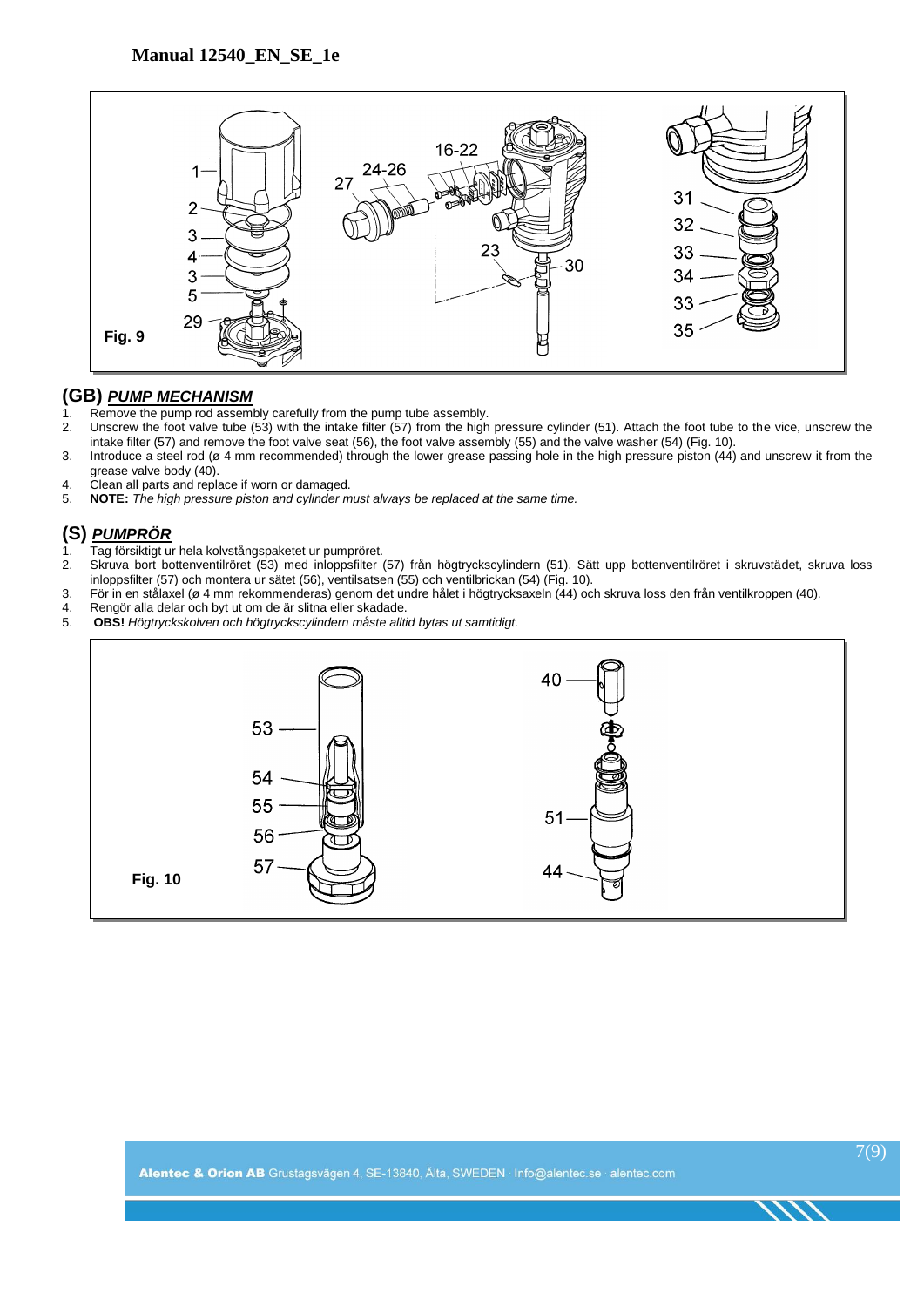# **Reservdelssatser för**

#### **Spare parts kits for 12540 / 12541 / 12542**

| Part No<br>Best. Nr. | <b>Description:</b>                                                                                    | <b>Beskriving:</b>                                  | <b>Item</b><br>Pos.                                         |
|----------------------|--------------------------------------------------------------------------------------------------------|-----------------------------------------------------|-------------------------------------------------------------|
| 142 51 99            | Major repair kit air motor<br>Including parts                                                          | <b>Renoveringssats luftmotor</b><br>Delar som ingår | $3 - 4$ , $6 - 7$ , 9, $11 - 12$ ,<br>$16 - 26$ , $30 - 31$ |
| 142 51 98            | <b>Packing set</b><br>Including parts                                                                  | <b>Packningssats</b><br>Delar som ingår             | $6 - 7$ , $11 - 12$ , $26$ , $31 - 35$                      |
| 142 53 69            | <b>Foot valve</b><br>Including parts                                                                   | <b>Bottenventil</b><br>Delar som ingår              | $38, 41 - 43, 46, 54 - 56$                                  |
| 142 53 70            | High pressure valve<br>Including parts                                                                 | Högtrycksventil<br>Delar som ingår                  | $38, 41 - 45, 49 - 52$                                      |
| 142 55 00            | <b>Outlet valve</b>                                                                                    | <b>Utloppsventil</b>                                | 28                                                          |
| 142 51 97            | Inlet filter kit<br>Including parts                                                                    | Inloppsfilter<br>Delar som ingår                    | $57 - 60$                                                   |
| 28586                | Drum adaptor com.<br>Drum adaptor $\varnothing$ 26 mm ( $\varnothing$ 1 <sup>1</sup> / <sub>32</sub> ) | Fatskruv kompl.<br>Fatförskruvning ø26 mm           | 48                                                          |

Alentec & Orion AB Grustagsvägen 4, SE-13840, Älta, SWEDEN · Info@alentec.se · alentec.com

 $\frac{1}{100}$